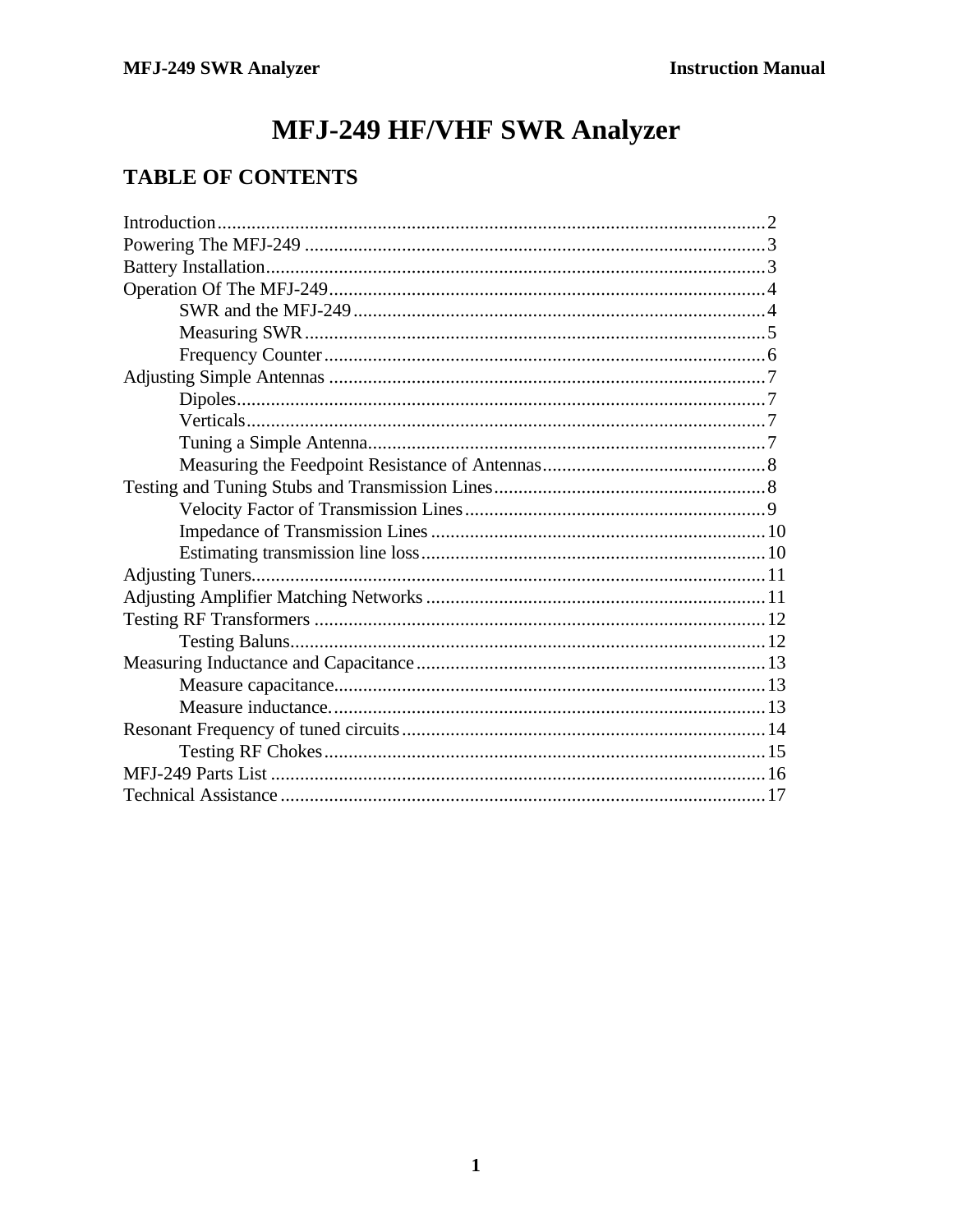### **INTRODUCTION**

The MFJ-249 SWR Analyzer is an easy to operate, versatile test instrument for analyzing nearly any 50 ohm RF system on frequencies between 1.8 and 170 MHz. In addition the MFJ-249 can be used as signal source and as an accurate frequency counter.

The MFJ-249 combines four basic circuits; a wide range oscillator, a frequency counter, a 50 ohm RF bridge, and a calibrated bridge unbalance indicator. This combination of circuits allows measurement of the SWR (referenced to 50 ohms) of any load connected to the ANTENNA connector. The MFJ-249 FREQUENCY switch selects the following frequency ranges:

| $1.8 - 4$ |     | <b>MHz</b> |
|-----------|-----|------------|
|           | 4 - | 10 MHz     |
| $10 -$    |     | 26.2 MHz   |
| 26.2 -    |     | 62.5 MHz   |
| 62.5 -    |     | 113 MHz    |
| $113 -$   |     | 170 MHz    |

The MFJ-249 can be used to adjust or measure the following:

| Antennas:                               | SWR, resonant frequency, bandwidth, efficiency |
|-----------------------------------------|------------------------------------------------|
| Antenna tuners:                         | SWR, frequency                                 |
| Amplifiers:                             | Input and output networks                      |
| Coaxial transmission lines:             | SWR, velocity factor, losses, resonance        |
| <b>Balanced transmission lines:</b>     | Impedance, velocity factor, resonance          |
| Matching or tuning stubs:               | SWR, resonant frequency, bandwidth             |
| Traps:                                  | Resonant frequency                             |
| <b>Tuned Circuits:</b>                  | Resonant frequency                             |
| Small capacitors:                       | Value                                          |
| RF chokes and inductors:                | Self resonance, series resonance, value        |
| Transmitters and oscillators: Frequency |                                                |

The MFJ-249 is also portable. It can be used with either an external low voltage supply, such the MFJ-1312B AC adapter or with internal AA battery packs.

**Warning:** Please read this manual thoroughly before using this instrument. Failure to follow the operating instructions may cause false readings or even damage this unit.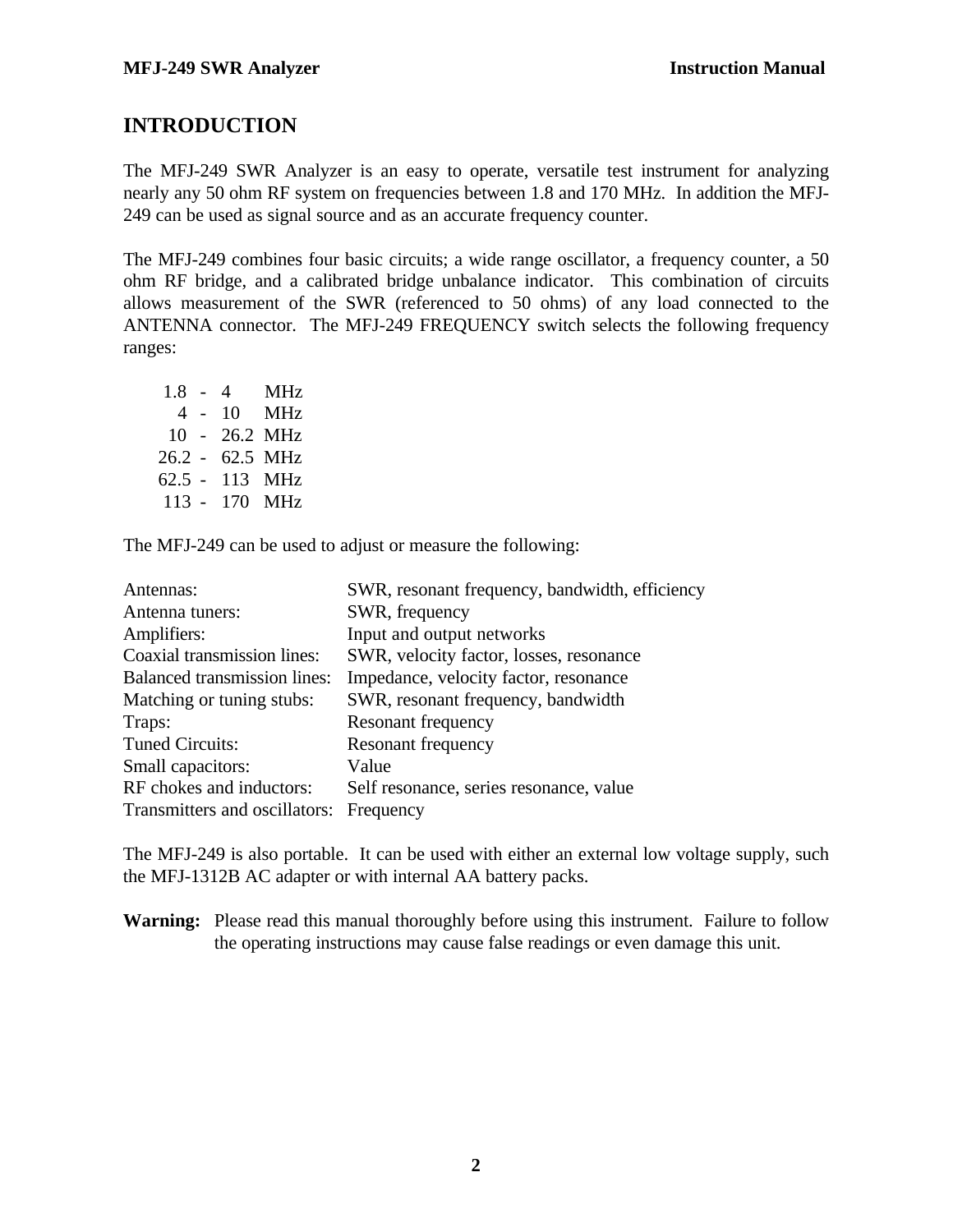### **POWERING THE MFJ-249**

The MFJ-249 requires between 8 and 18 volts for proper operation. Any power supply used with the MFJ-249 must be capable of supplying 200mA of current. An optional power supply, the MFJ-1312B, is available from MFJ for \$12.95.

The MFJ-249 has a standard 2.1 mm female receptacle on the top right edge of the case. This jack is labeled "12VDC" and has the word "POWER" near it. A pictorial polarity marking appears on the case near the power jack. The outside conductor of the plug must connect to the negative supply voltage and the center conductor of the plug must connect to the positive voltage. The internal battery pack is automatically disconnected when an external power plug is inserted in this jack.

SWR measurement will be inaccurate when the supply voltage falls below 7 volts. To avoid false readings always check the battery if the unit has been stored to ensure the supply voltage does not drop below acceptable levels.

**Warning:** Never apply AC, unfiltered or incorrectly polarized DC to this jack. Peak voltage must never exceed 18 volts.

### **BATTERY INSTALLATION**

If batteries are used, they must be installed by removing the 8 phillips head screws on each side of the case. The eight batteries fit in two separate battery holders with the positive terminal of the batteries positioned toward the round fixed connection, and the negative terminals toward the springs of the battery holder.

The battery case has two external terminals that connect to a "pigtail" that has two terminals on it. This connector looks like the type used for 9 volt transistor radio batteries and connects in the same way. *Do not attempt to use 9 volt batteries with this unit*. After the batteries are installed in the plastic holders and the connections are made to the battery packs, the battery holders can be slid directly into the chrome retaining clips on the cover.

MFJ recommends the use of ALKALINE AA (or rechargeable nicad) cells to reduce the risk of equipment damage from battery leakage. Avoid leaving any batteries in this unit during periods of extended storage. Remove weak batteries immediately!

Carefully check the following:

- **\*** The battery packs are positioned so that they do not interfere with any internal parts of the MFJ-249.
- **\*** The leads are positioned to reach with the cover in the original position.
- **\*** The wires are not pinched between the cover and the chassis.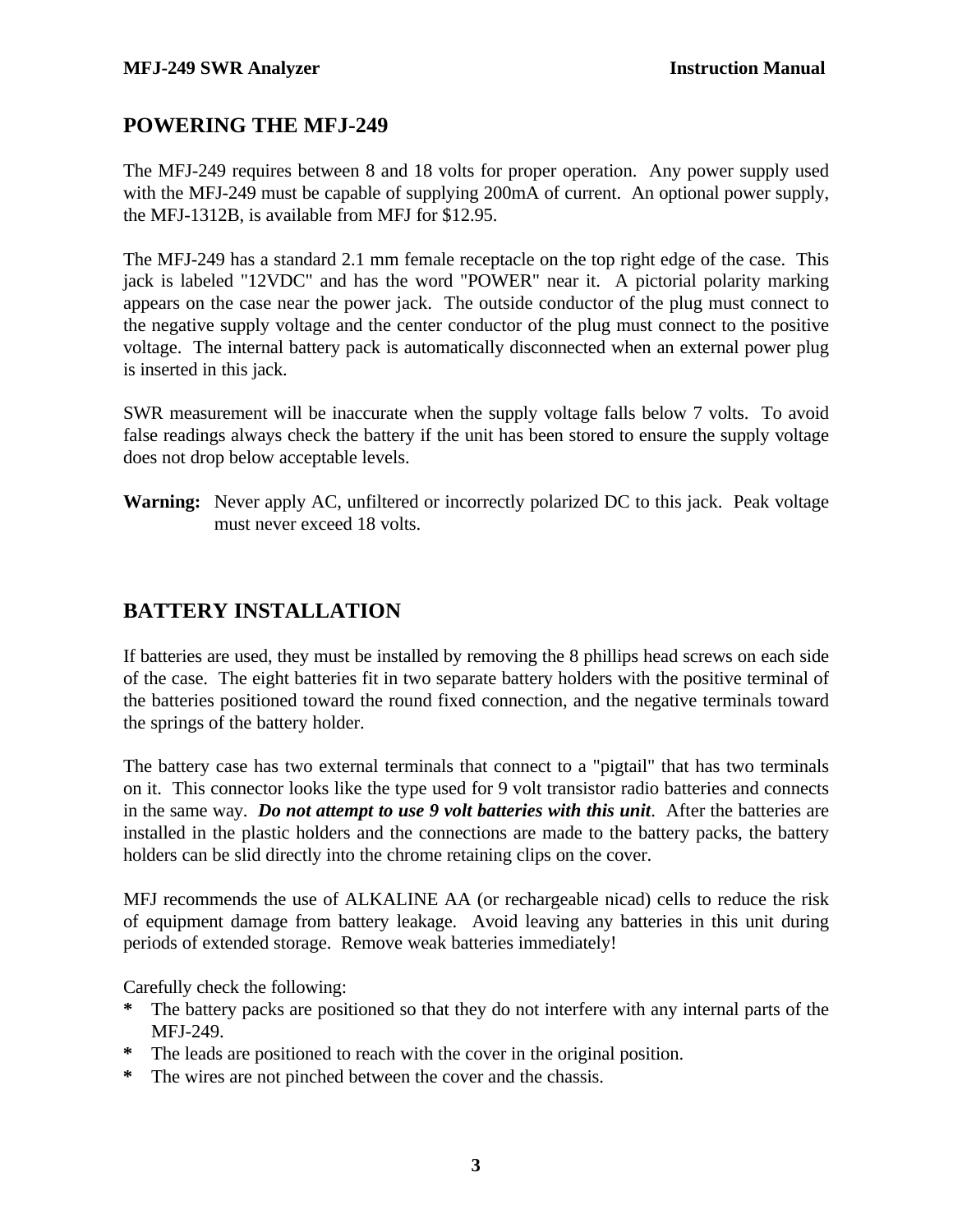### **OPERATION OF THE MFJ-249**

After the MFJ-249 is connected to a proper power source the red on-off button can be depressed to apply power. When pressed the red button should lock into position.

Upon initial power up with no load connected, the frequency counter should display some digits, the red LED in the upper right hand corner of the unit should blink very fast, and the meter should read near full scale.



#### **SWR and the MFJ-249**

Some understanding of transmission line and antenna behavior is necessary in order to use the MFJ-249 properly. For a thorough explanation the ARRL Handbooks or other detailed textbooks can be used for reference.

SWR is the ratio of a load impedance to source impedance. Since nearly all feedlines and radio equipment used in amateur service are 50 ohms, this instrument is designed to measure the system SWR normalized to 50 ohms. For example a 150 ohm load placed across the "ANTENNA" connector will give an SWR reading of 3:1 .

The MFJ-249 measures the actual SWR. The load must be 50 ohms of pure resistance for a meter reading of 1:1 . The common misconception that 25 ohms of reactance and 25 ohms of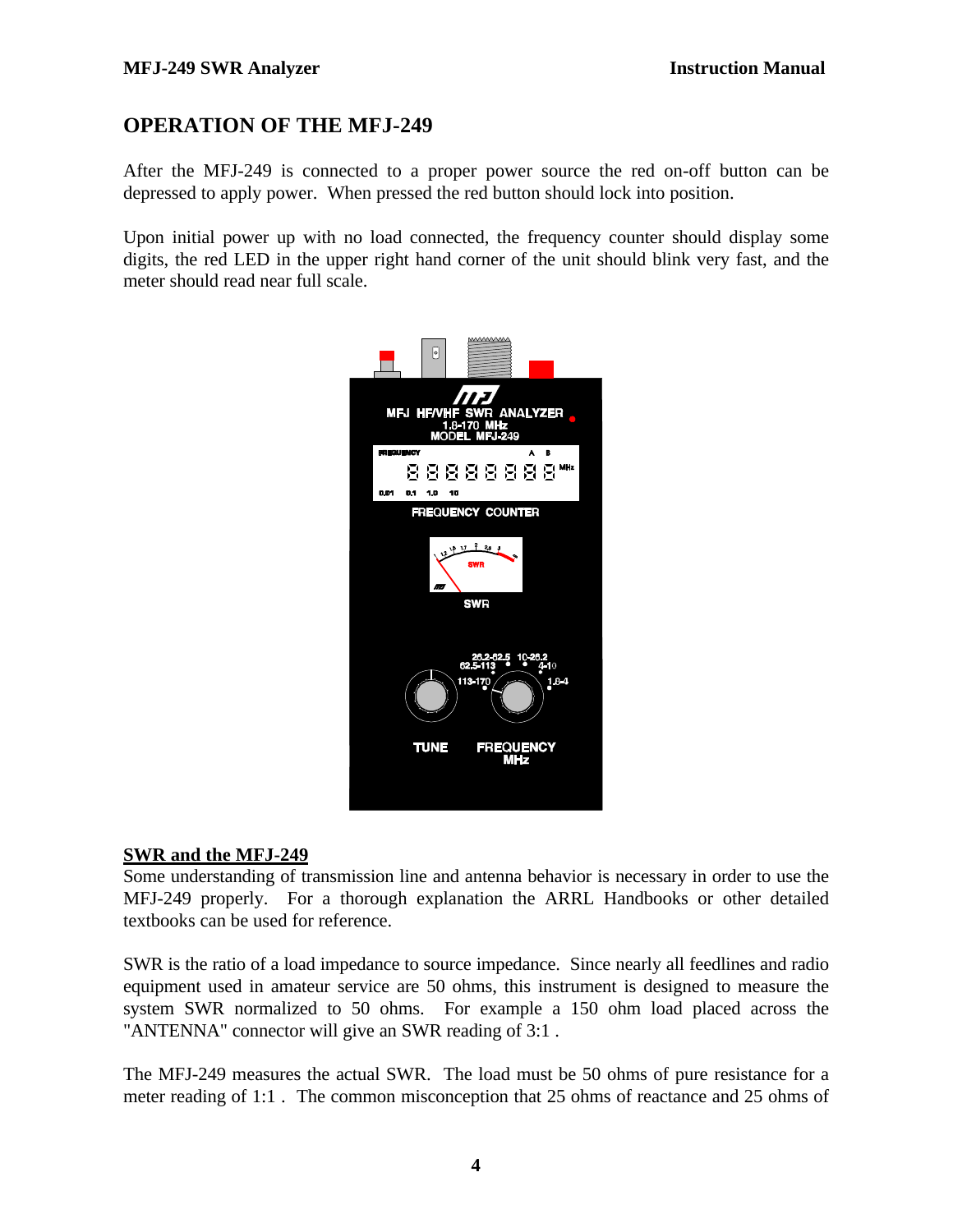resistance in a load will give a 1:1 SWR is absolutely untrue. The actual SWR in this condition will be measured as 2.6:1. The MFJ-249 is not "fooled" by mixtures of reactive and resistive loads.

Another common misconception is that changing a feedlines length will change SWR. If the impedance of a feedline is 50 ohms and the load impedance is 25 ohms the SWR will remain 2:1 as the feedline length changes. *If line loss is low* it is perfectly acceptable to make SWR measurements at the transmitter end of the feedline. The feedline does not have to be any particular length. However, as line loss increases, and as SWR increases, more error is introduced into the SWR reading. The error causes the measured SWR reading to appear *better* than the actual SWR at the antenna. Refer to the section on estimating the line loss on page 10.

If changing feedline length changes the SWR reading one or more of the following must be true:

the feedline is not 50 ohms, the bridge is not set to measure 50 ohms, the line losses are significant, the feedline is acting like part of the antenna system and radiating RF.

Feedlines with very low losses, such as air insulated transmission lines, will not have much loss even when operating at extremely high SWRs. High loss cables, such as small polyethylene dielectric cables like RG-58, will rapidly lose efficiency as the SWR is increased. With high loss or long feedlines it is very important to maintain a low SWR over the entire length of the feedline.

Any SWR adjustments have to be made at the antenna, since any adjustments at the transmitter end of the feedline can not affect the losses, nor the efficiency of the antenna system.

#### **Measuring SWR**

The MFJ-249 will measure the impedance ratio (SWR) of any load referenced to 50 ohms. The SWR can be measured on any frequency from 1.8 to 170 MHz. No other devices are required.

The "ANTENNA" connector (SO-239 type) on the top of the MFJ-249 provides the SWR bridge output connection. To measure SWR, this connector must be connected to the load or device under test.

**Warning:** Never apply power to the "ANTENNA" connector.

To measure the SWR of a 50 ohm coaxial line simply connect the line to the "ANTENNA" connector. The counter input should be set to "A". Press the "Input" button until the "A" appears on counter display.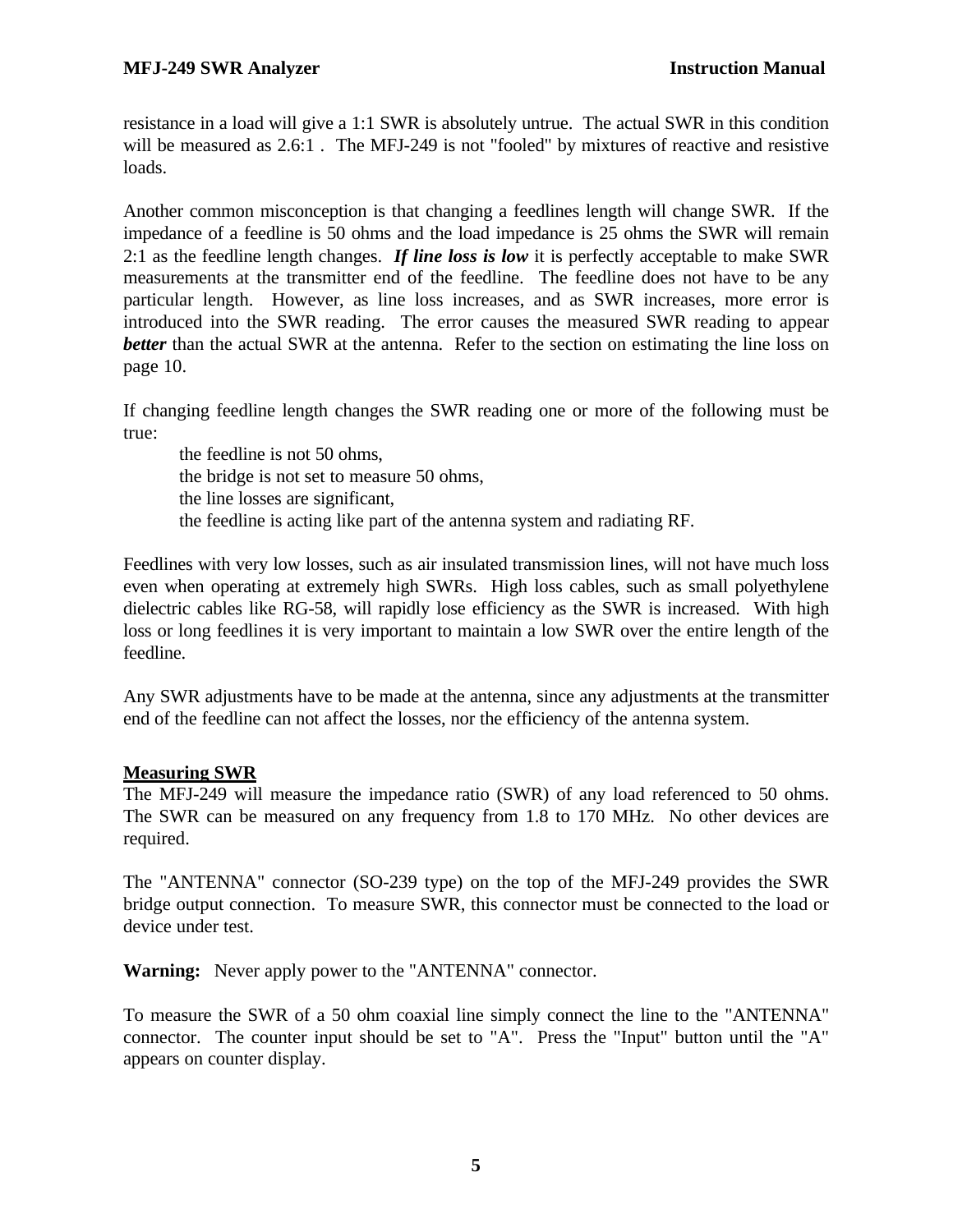To measure the SWR on a predetermined frequency adjust the "TUNE" and "FREQUENCY" knobs until the counter displays the desired frequency. Read the SWR from the "SWR" meter. To find the lowest SWR adjust the frequency until the SWR meter reaches the lowest reading. Read the frequency of the lowest SWR directly from the counter display.

**Note:** The internal oscillator of the MFJ-249 will not produce an entirely stable reading on the frequency display due to short term drift in the oscillator. This drift is normal and does not affect the accuracy, results or usefulness of this instrument since a null will even be maintained on the highest Q (narrow bandwidth) antennas or loads.

It is perfectly acceptable to ignore decimal place readings more than two places to the right of the decimal point in the counter (ten's of kilohertz) above 15 MHz and three places to the right of the decimal point (kilohertz) below 15 MHz.

#### **Frequency Counter**

The frequency counter used in the MFJ-249 will typically measure frequencies between a few hertz and 200 MHz. At frequencies above 1 MHz, the frequency counter is sensitive to 600 mV. Below 1 MHz the counter is sensitive to TTL input voltage levels (5V peak to peak) with a square wave input. The counter function is accurate to 1 part per million at room temperature.

**Warning:** The frequency counter has a CMOS input device that can be easily damaged. To avoid damage to the counter while using the "FREQUENCY COUNTER INPUT" jack the user must observe the following precautions: *NEVER* **exceed 5 volts peak input.** *NEVER* **apply an input signal with the power switch off.**

To use the frequency counter turn the power "ON" and press the "INPUT" button on the top panel until a "B" appears in the upper right corner of the counter display. The BNC jack is now selected for input to the counter.

The sample time period is selected by momentarily pressing the "GATE" button near the upper left corner of the top panel. The counter displays the average frequency over the sample time period. The red LED in the upper right corner of the front panel flashes when the count cycle is complete and the display is updated. The sample time is displayed in the lower left corner of the counter display. At power up, the sample time period normalizes at .01 seconds. Additional count periods of 0.1, 1.0, and 10 seconds can also be selected.

Connect the cable with the signal to be counted to the BNC type jack labeled "FREQUENCY COUNTER INPUT". A "rubber duck" type antenna can be used to "receive" signals from transmitters. Transmit at low power with the antennas almost touching. A loosely coupled loop of wire wrapped around the transmitting antenna can also be connected from the BNC jack ground to center conductor to pickup a signal.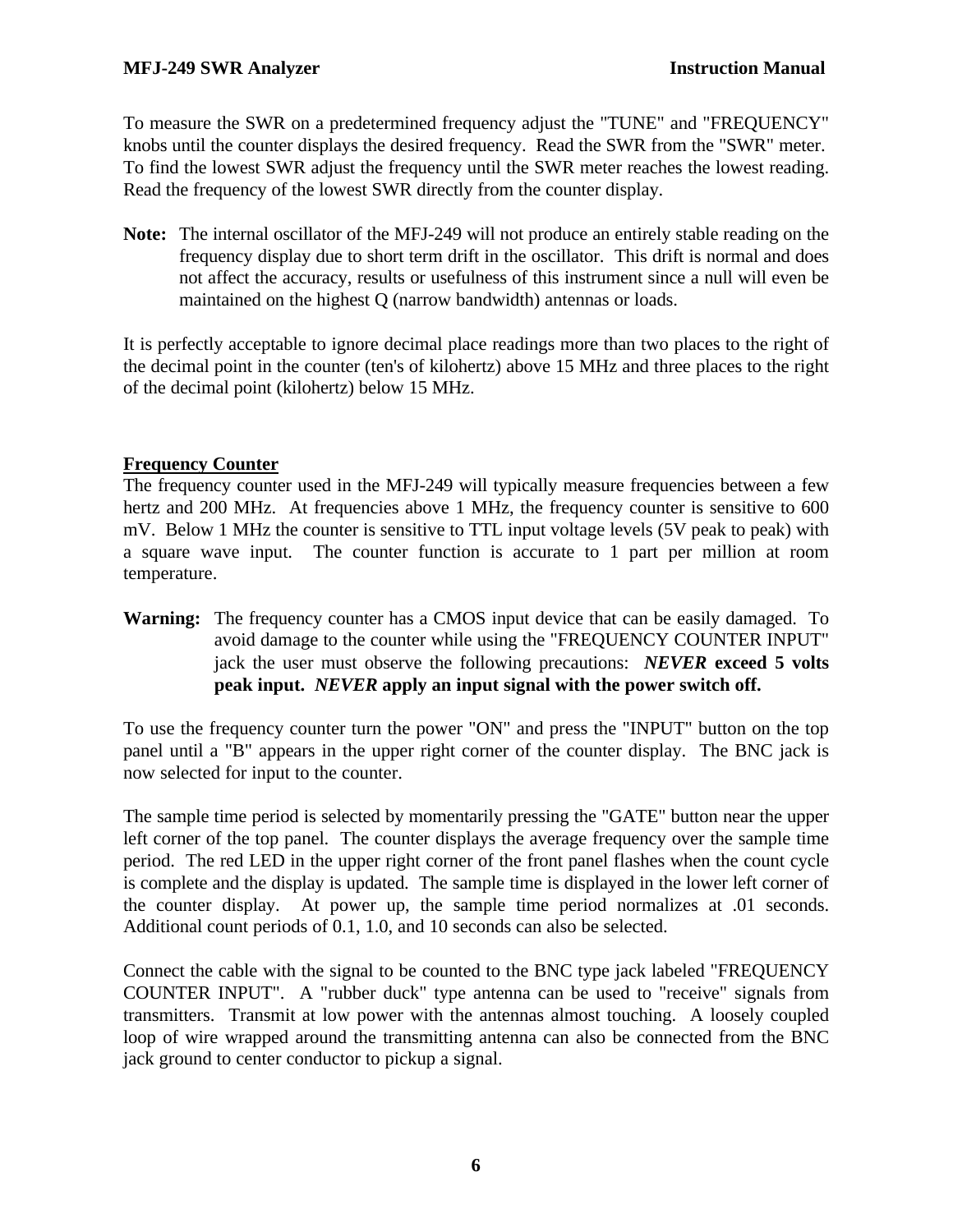### **ADJUSTING SIMPLE ANTENNAS**

Most antennas are adjusted by varying the length of the elements. Most home made antennas are simple verticals or dipoles that are easily adjusted.

#### **Dipoles**

Since a dipole is a balanced antenna, it is a good idea to put a balun at the feedpoint. The balun can be as simple as several turns of coax several inches in diameter, or a complicated affair with many windings on a ferromagnetic core.

The height of the dipole, as well as it's surroundings, influence the feedpoint impedance and the line SWR. Typical heights result in SWRs below 1.5 to one on most dipoles.

In general, the only adjustment on a dipole is the length of the antenna. If the antenna is too long it will resonate too low in frequency, and if it is too short it will resonate too high.

#### **Verticals**

Verticals are usually unbalanced antennas. Most antenna manufacturers down play the importance of good radial systems with grounded verticals. If you have a good ground system the SWR of a quarter wave vertical can be nearly 2 to one. The SWR generally gets BETTER as the ground system, and performance, get worse.

Verticals are tuned like dipoles, lengthening the element moves the frequency lower, and shortening the element moves the frequency higher.

#### **Tuning a Dipole or Vertical Antenna**

Tuning *simple* antennas fed with 50 ohm coaxial cable can be accomplished with the following steps:

- **1** Connect the feedline to the MFJ-249.
- **2** Adjust the MFJ-249 until the SWR reaches the lowest reading.
- **3** Read the frequency display.
- **4** Divide the measured frequency by the desired frequency.
- **5** Multiply the present antenna length by the result of step 4. This is the new length needed.
- **Note:** This method of tuning will only work on full size vertical or dipole antennas that do not employ loading coils, traps, stubs, resistors, capacitors or capacitance hats. These antennas must be tuned according to the manufacturers instructions and re-tested with the MFJ-249 until the desired frequency is obtained.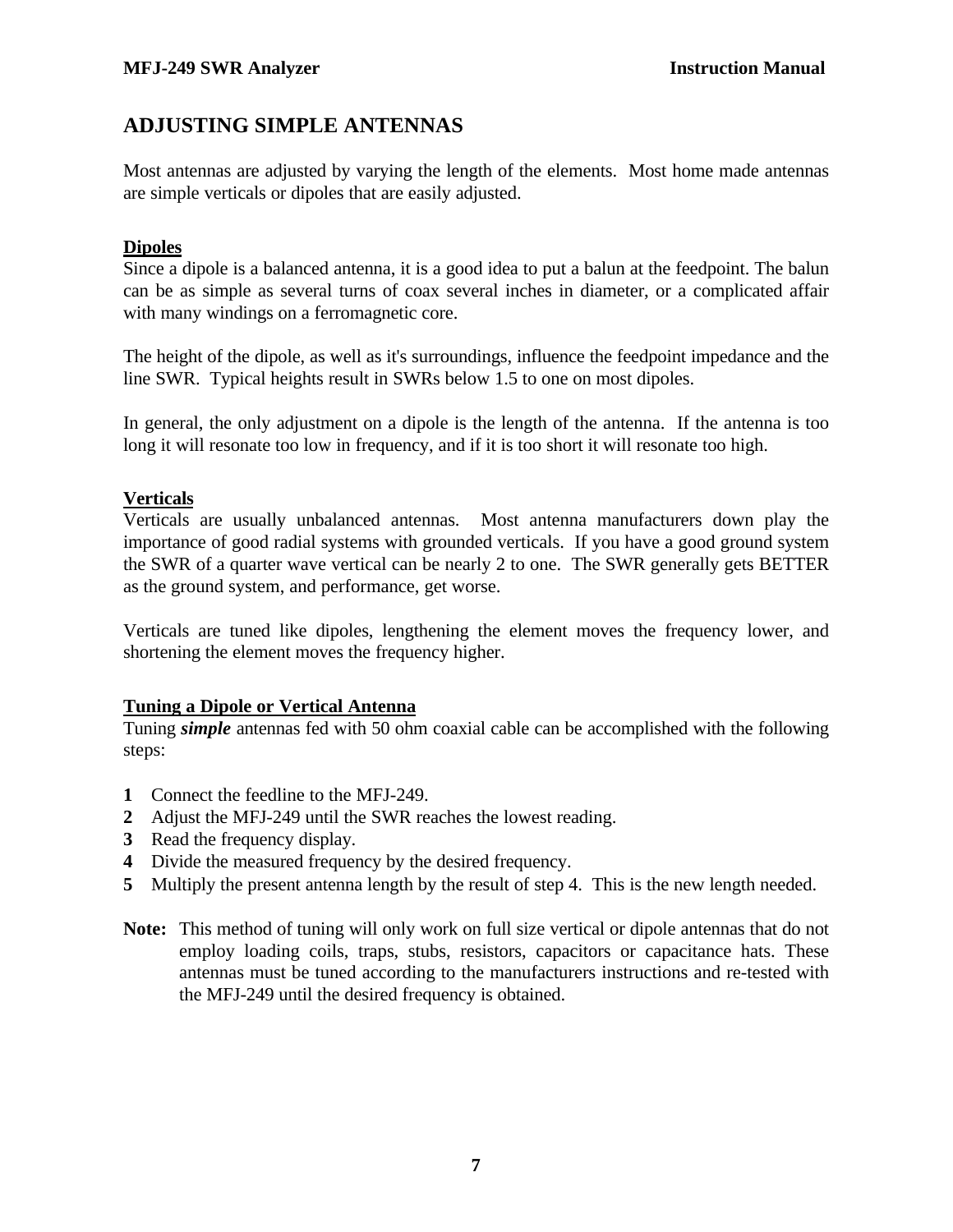#### **Measuring the Feedpoint Resistance of Antennas**

The feedpoint resistance of a low impedance (10-100 ohm) resonant HF antenna or load can be measured with the MFJ-249. A low value non-inductive potentiometer (250 ohms) and a conventional ohm meter can be used to make these measurements.

- **1** Connect the MFJ-249 directly across the terminals of the unknown impedance. If the load is unbalanced be sure that the ground is connected to the SO-239 "ANTENNA" connectors ground.
- **2** Adjust the MFJ-249 until the SWR reads the lowest value.
- **3** If the SWR is not unity (1:1) place the potentiometer in parallel with the load. Adjust the potentiometer until the SWR is as good as possible.
- **4** If the SWR only becomes worse go to step 7.
- **5** If the SWR reached unity remove the potentiometer and measure it's resistance.
- **6** The resistance of the load is found by using the formula below.

$$
R_A = \frac{50R_p}{R_p - 50}
$$

 $R_A$  = Antenna resistance

 $R<sub>p</sub>$  = Potentiometer resistance

- **7** If the earlier steps did not work put the potentiometer in series with the center pin (ungrounded terminal) of the SO-239 "ANTENNA" connector.
- **8** Adjust the value of the potentiometer until the SWR is unity (1:1).
- **9** Remove the potentiometer and measure the resistance of the setting used in step 8. Subtract this value from 50 to determine the load resistance.

### **TESTING AND TUNING STUBS AND TRANSMISSION LINES**

The proper length of quarter and half wave stubs or transmission lines can be found with this unit and a  $50\Omega$  carbon resistor. Accurate measurements can be made with any type of coaxial or two wire line. The line does *not* have to be 50 ohms.

The stub to be tested should be attached with a  $50\Omega$  noninductive resistor in series to the center conductor of the "ANTENNA" connector with a coaxial line. The shield should be grounded to the connector shell. For two wire lines the  $50\Omega$  resistor connects in series between the ground shell of the PL-259 and one conductor. The other conductor of the balanced line connects directly to the center pin of the connector.

Coaxial lines can lay in a pile or coil on the floor, two wire lines *must* be suspended in a straight line a few feet away from metallic objects or ground. The lines must be *open circuited* at the far end *for odd multiples* of 1/4 wave stubs (i.e. 1/4, 3/4, 1-1/4, etc.) and *short circuited for half wave stub multiples* ( like 1, 1-1/2, etc.)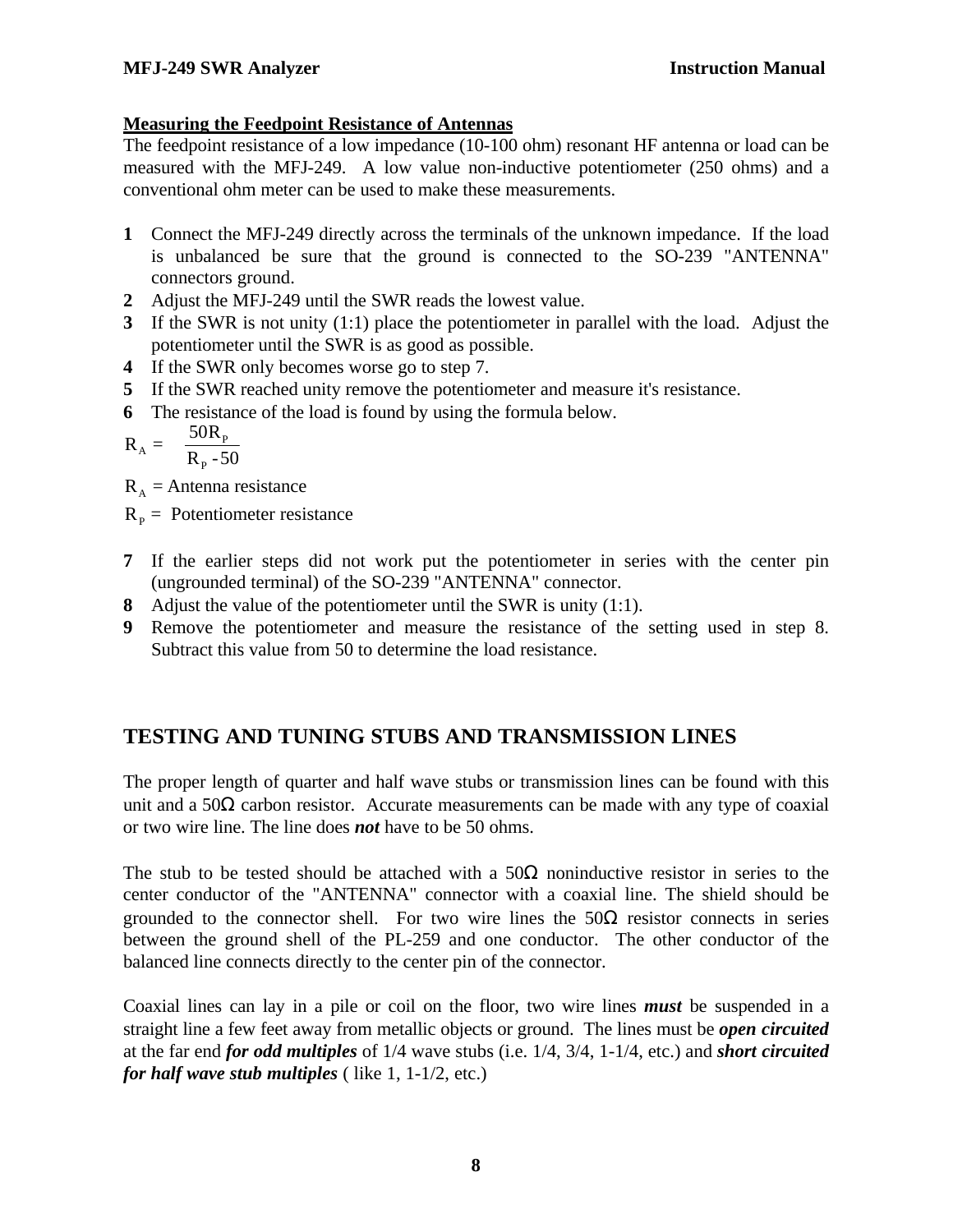Connect the PL-259 to the "ANTENNA" connector of the MFJ-249 and adjust the line or stub by the following method. For critical stubs you may want to **gradually** trim the stub to frequency.

- **1** Determine the desired frequency and theoretical length of the line or stub.
- **2** Cut the stub slightly longer than necessary.
- **3** Measure the frequency of the lowest SWR. It should be just below the desired frequency.
- **4** Divide the measured frequency by the desired frequency.
- **5** Multiply the result by the length of the stub. This is the necessary stub length.
- **6** Cut the stub to the calculated length and confirm that it has the lowest SWR near the desired frequency.

### **Velocity Factor of Transmission Lines**

The MFJ-249 can accurately determine the velocity factor of any impedance transmission line. Measure the velocity factor with the following procedure:

- **1.** Disconnect both ends of the transmission line and measure the physical length of the line in feet.
- **2.** Set up the line to measure 1/4 stubs as in the section on Testing and Tuning Stubs, page 8.
- **3.** Find the *lowest* frequency across all the bands at which the lowest SWR occurs. The dip should occur slightly below the 1/4 wavelength frequency.
- **4.** Read the frequency from the frequency counter display. This is the 1/4 resonant wavelength frequency of your transmission line. Note that you will get low SWR reading at all odd multiples of 1/4 wavelength.

**Example:** On a 27 foot line the measured frequency was 7.3MHz.

**5.** Divide 246 by the measured frequency. This gives you the free space 1/4 wavelength in feet.

**Example:** 246 divided by a dip frequency of 7.3 MHz is 33.7 feet, the free space 1/4 wavelength

**6.** Divide the physical measured length of the feedline in feet by the free space 1/4 wavelength calculated in number 5.

**Example:** 27 feet (physical length) divided by 33.7 feet (calculated length) equals .80 . The velocity factor is .80 or 80%.

246

Free space  $1/4$  wavelength = Low SWR frequency

Velocity Factor  $=$   $\frac{\text{Actual feeding length}}{\sqrt{1 + \frac{1}{n}}$ Free space  $1/4$  wavelength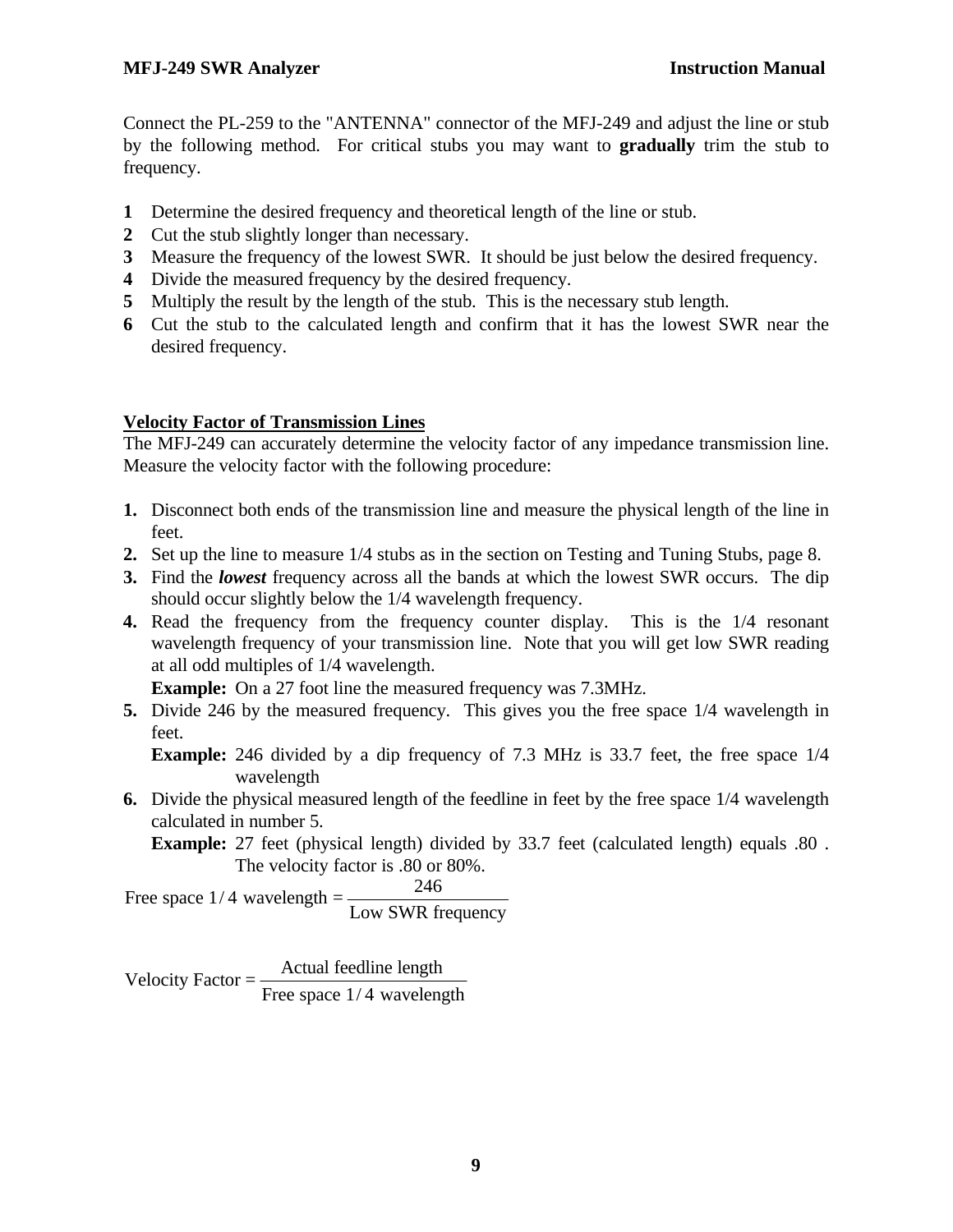#### **Impedance of Transmission Lines**

The impedance of transmission lines between 15 and 150 ohms can be measured with the MFJ-249, a 250 ohm potentiometer, and an ohm meter. Lines of higher impedance can be measured with a higher resistance potentiometer if a broad band transformer is used (see the section on testing transformers) to transform the line impedance to approximately 50 ohms.

- **1** Measure the 1/4 wavelength frequency of the transmission line to be tested as in Testing and Tuning Stubs on page 8.
- **2** Terminate the far end of the transmission line with a non-inductive 250 ohm potentiometer.
- **3** Connect the transmission line to the MFJ-249 "ANTENNA" connector and set the analyzer to the 1/4 wave frequency.
- **4** Observe the SWR as you vary the "TUNE" from end to end of the "FREQUENCY" range selected.
- **5** Adjust the potentiometer until the SWR reading varies as little as possible over the "TUNE" range. Note that the *value* of the SWR is not important. Only the *change* in SWR as the frequency is varied is important.
- **6** The value of the potentiometer will correspond closely to the line impedance.

#### **Estimating transmission line loss**

The loss of 50 ohm feedlines (between 3 and 10 dB) can be measured with the MFJ-249. It is a simple matter to find the loss at a known frequency and then estimate the loss at the desired frequency.

To measure feedline loss:

- **1.** Connect the feedline to the MFJ-249 "ANTENNA" connector.
- **2.** The far end of the feedline is either left unconnected or terminated with a direct short.
- **3.** Adjust the MFJ-249 frequency to the frequency desired and observe the "SWR" meter.
- **4.** If the SWR is in the red area of the scale the loss is less than 3 dB. Increase the frequency until the "SWR" meter reads 3:1. This is the 3dB loss frequency.
- **5.** If the SWR on the operating frequency is in the black area of the "SWR" meter, pick the closest SWR point and estimate the loss from the chart below.

| <b>SWR</b> | <b>LOSS</b>      |
|------------|------------------|
| 3.0:1      | $3.0 \text{ dB}$ |
| 2.5:1      | $3.6 \text{ dB}$ |
| 2.0:1      | 4.7 dB           |
| 1.7:1      | 5.8 dB           |
| 1.5:1      | $6.9 \text{ dB}$ |
| 1.2:1      | $10.3$ dB        |

You can estimate the approximate loss at the operating frequency by remembering that the feedline loss in dB is reduced by 70 % at half the frequency, and increased by 140 % at twice the frequency you measured. This method is reasonably accurate if the loss is distributed along the feedline and not confined to one bad area.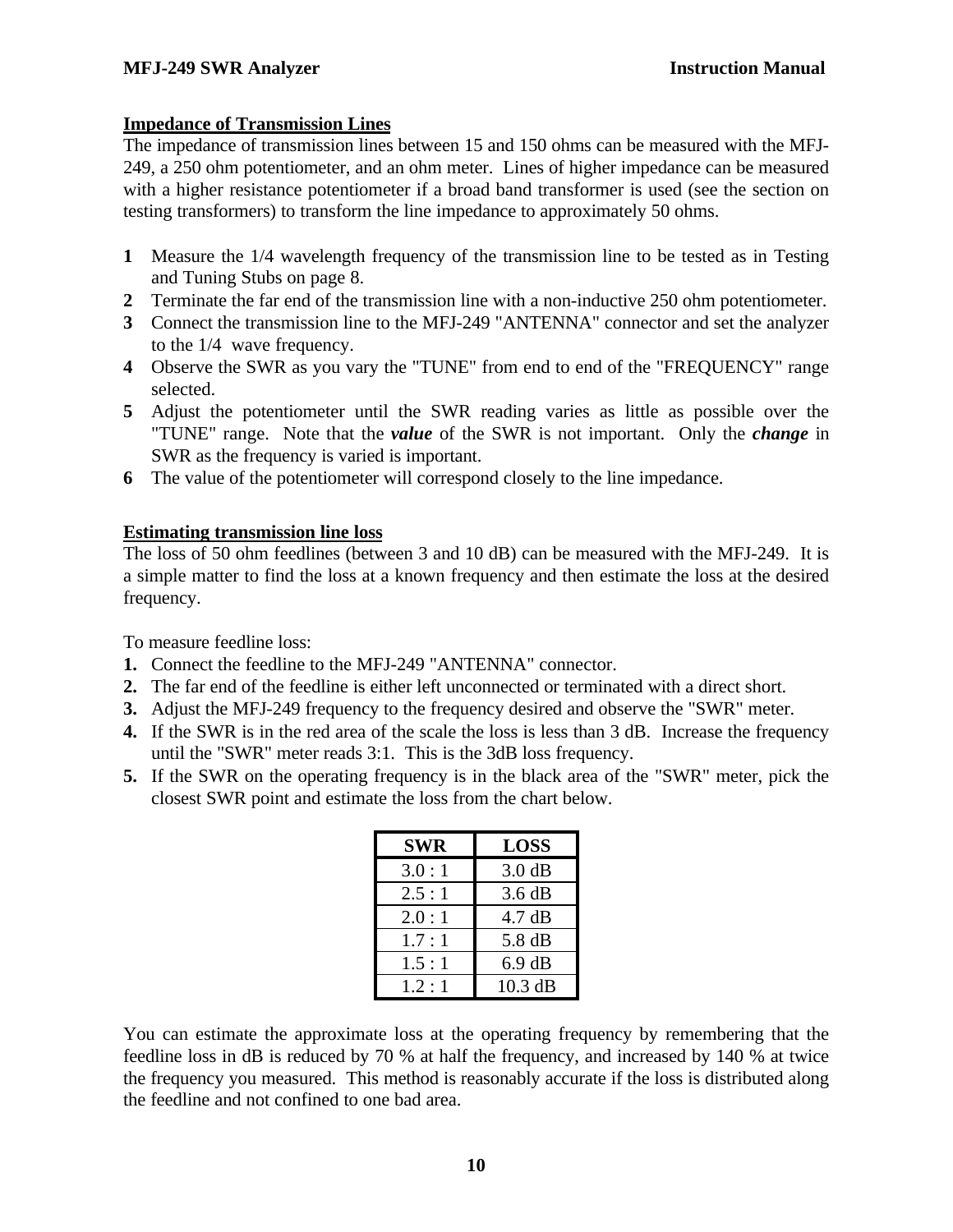For example, assume an operating frequency of 28 MHz. You want to know what the feedline loss is at 28 MHz. At that frequency the "SWR" meters needle is in the red uncalibrated portion of the meter. Increase the measured frequency until the needle falls on a calibration mark. At 60MHZ the meter reads 3:1 SWR. Using the chart you know that the loss is 3 dB. Since 28MHz is about half of 60MHz, you can multiply 3dB by .7 which gives a loss of about 2dB at 28MHz.

### **ADJUSTING TUNERS**

The MFJ-249 can be used to adjust tuners. Connect the MFJ-249 "ANTENNA" connector to the tuner's 50 ohm input and the desired antenna to the normal tuner output. This connection can be made with a manual RF switch to facilitate rapid changeover.

- **Warning**: Always connect the common (rotary contact) of the switch to the tuner. The switch must connect either the MFJ-249 or the station equipment to the tuner. *The Station Equipment Must Never Be Connected To The MFJ-249.*
- **1** Connect the MFJ-249 to the tuner input.
- **2** Turn on the MFJ-249 and adjust it to the desired frequency.
- **3** Adjust the tuner until the SWR becomes unity (1:1).
- **4** Turn off the MFJ-249 and re-connect the transmitter.

### **ADJUSTING AMPLIFIER MATCHING NETWORKS**

The MFJ-249 can be used to test and adjust RF amplifiers or other matching networks without applying operating voltages.

The tubes and other components should be left in position and connected so that stray capacitance is unchanged. A non-inductive resistor that equals the approximate driving impedance of the tube is installed between the cathode of the tube and the chassis, or a resistor should be connected between the anode and the chassis that equals the calculated plate impedance of the tube . The appropriate network can now be adjusted.

The antenna relay (if internal) can be engaged with a small power supply so that the coax input and output connectors are tied to the networks.

**Caution:** The driving impedance of most amplifiers changes as the drive level is varied. Do not attempt to adjust the input network with the tube in an operating condition with the low level of RF from the MFJ-249.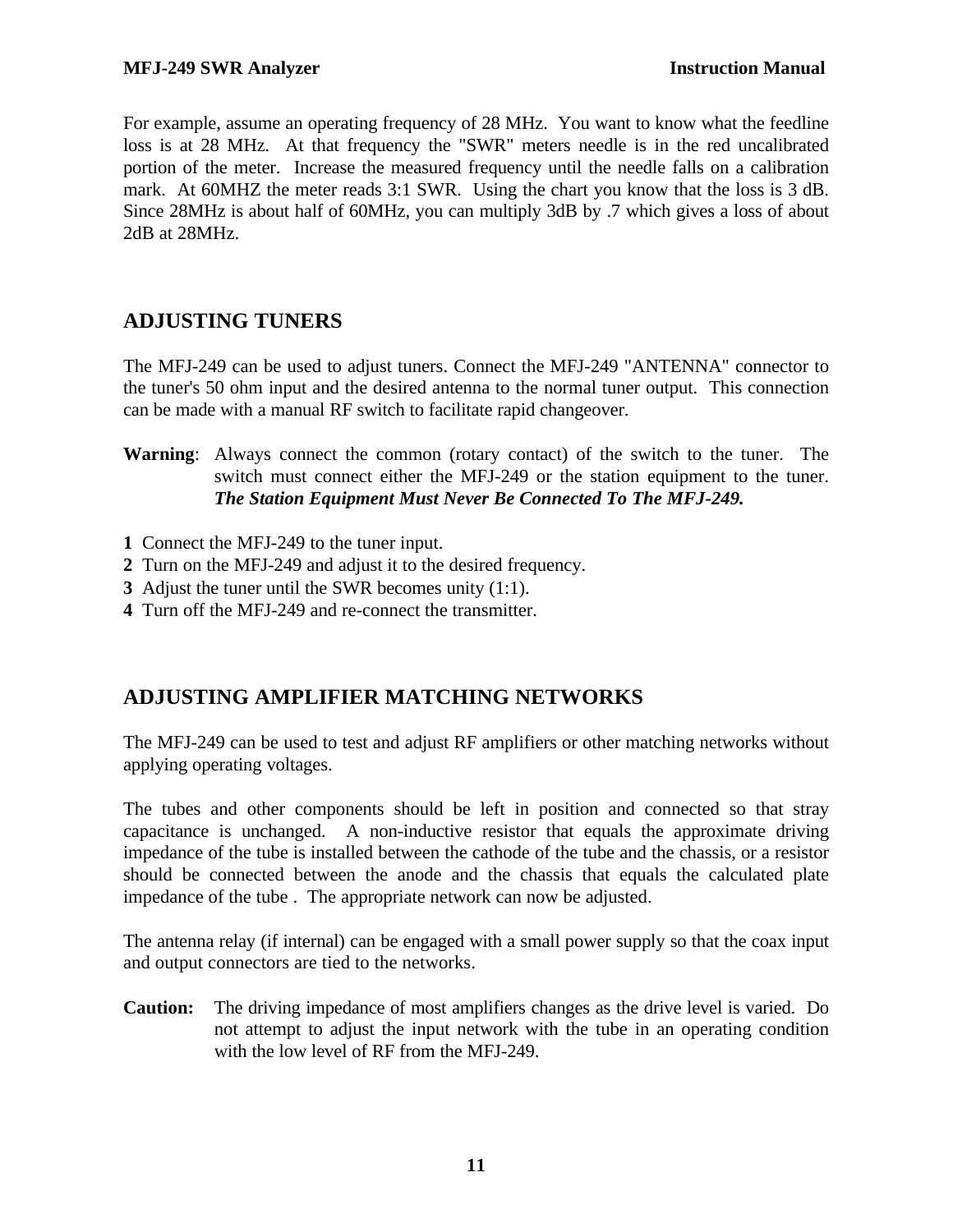### **TESTING RF TRANSFORMERS**

RF transformers that are designed with a 50 ohm winding can be easily and accurately tested with the MFJ-249.

The 50 ohm winding is connected through a short 50 ohm cable to the "ANTENNA" connector on the MFJ-249. The other winding(s) of the transformer is then terminated with a low inductance resistor that is equal to the windings impedance. The MFJ-249 can then be swept through the desired transformer frequency range. The SWR and bandwidth of the RF transformer can be measured.

#### **Testing Baluns**

Baluns can be tested by connecting the 50 ohm unbalanced side to the MFJ-249 "ANTENNA" connector. The balun must be terminated with two equal value load resistors in series. The resistor combination must have resistance total that is equal to the balun impedance. A pair of 100 ohm carbon resistors must be used to test the 200 ohm secondary of a 4:1 balun (50 ohm input).

The SWR is measured by moving a jumper wire from point "A" through point "C".



A properly designed current balun, the type that is the most effective and usually handles the most power, should show a low SWR over the entire operating range of the balun with the clip lead in any of the three positions.

A well designed voltage balun should show a low SWR over the entire operating range when the clip lead is in position "B". It will show a poor SWR when the clip lead is in position "A" and "C".

A voltage balun should also be tested by disconnecting the outer connections of the two resistors and connecting each resistor in parallel. If the balun is operating properly the SWR will be very low with the resistors connected from either output terminal to ground.

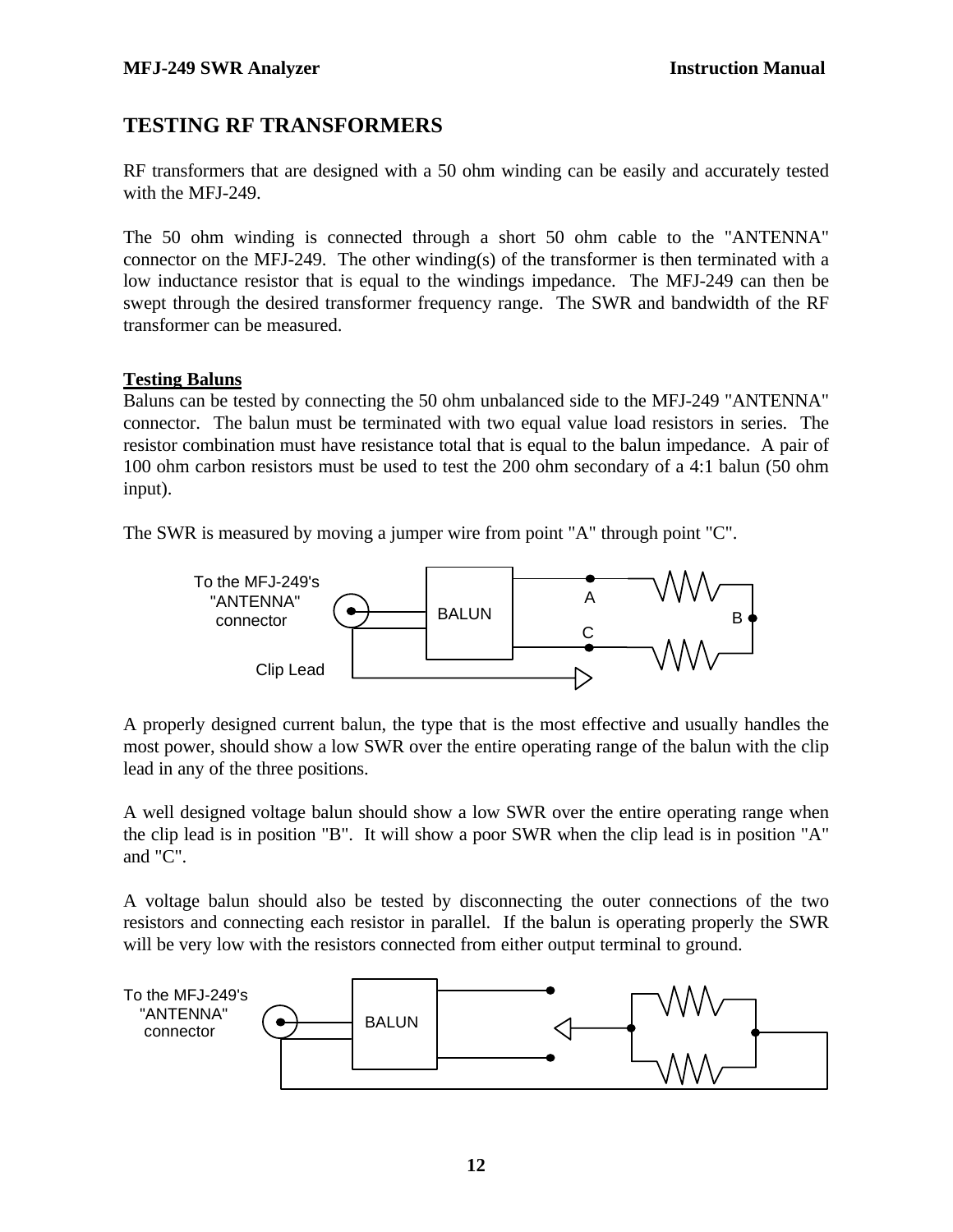### **MEASURING INDUCTANCE AND CAPACITANCE**

To measure capacitance or inductance you will need some standard value capacitors and inductors. These should be collected and tested for accuracy. MFJ suggests the following sets of values:

Inductors: 330μH, 56 μH, 5.6 μH, .47 μH

Capacitors: 10 pF, 150 pF, 1000 pF, 3300 pF

Readings will be the most accurate if the standard test values used are between 0.5 μH to 500  $\mu$ H to measure capacitance or 10 pF and 5000 pF to measure inductance.

Take a component of unknown value and connect it in series with a standard component to make a series LC circuit. Attach the series LC circuit to the "ANTENNA" connector in series with a 50  $\Omega$  resistor.

#### **Measure capacitance.**

- **1.** Connect an unknown capacitor in series with the highest value standard inductor.
- **2.** Connect the LC circuit to ANTENNA connector with a 50  $\Omega$  resistor in series.
- **3.** Adjust the tune knob through the bands until you get the lowest SWR. If you do not get a deep meter deflection change to the next inductor with a lower value and try again. Continue the process until you obtain low SWR.
- **4.** Solve this equation using F as the resonant frequency as L as the inductance of the standard inductor,

$$
C(pF) = \frac{1}{.00003948F^2L}
$$

$$
F = MHz L = mH
$$

#### **Measure inductance.**

- **1.** Connect an unknown inductor with the highest value standard capacitor in series.
- **2.** Connect the LC circuit to "ANTENNA" connector with a 50  $\Omega$  resistor in series.
- **3.** Adjust the tune knob through the bands until you get the lowest SWR. If you do not get a deep meter deflection change to the next smaller value standard capacitor and try again. Repeat the process until you get low SWR.
- **4.** Solve this equation using F as the resonant frequency and C as the capacitance of the standard capacitor.

$$
L(mH) = \frac{1}{.00003948F^{2}C}
$$

$$
F = MHz \quad C = pF
$$

### **RESONANT FREQUENCY OF TUNED CIRCUITS**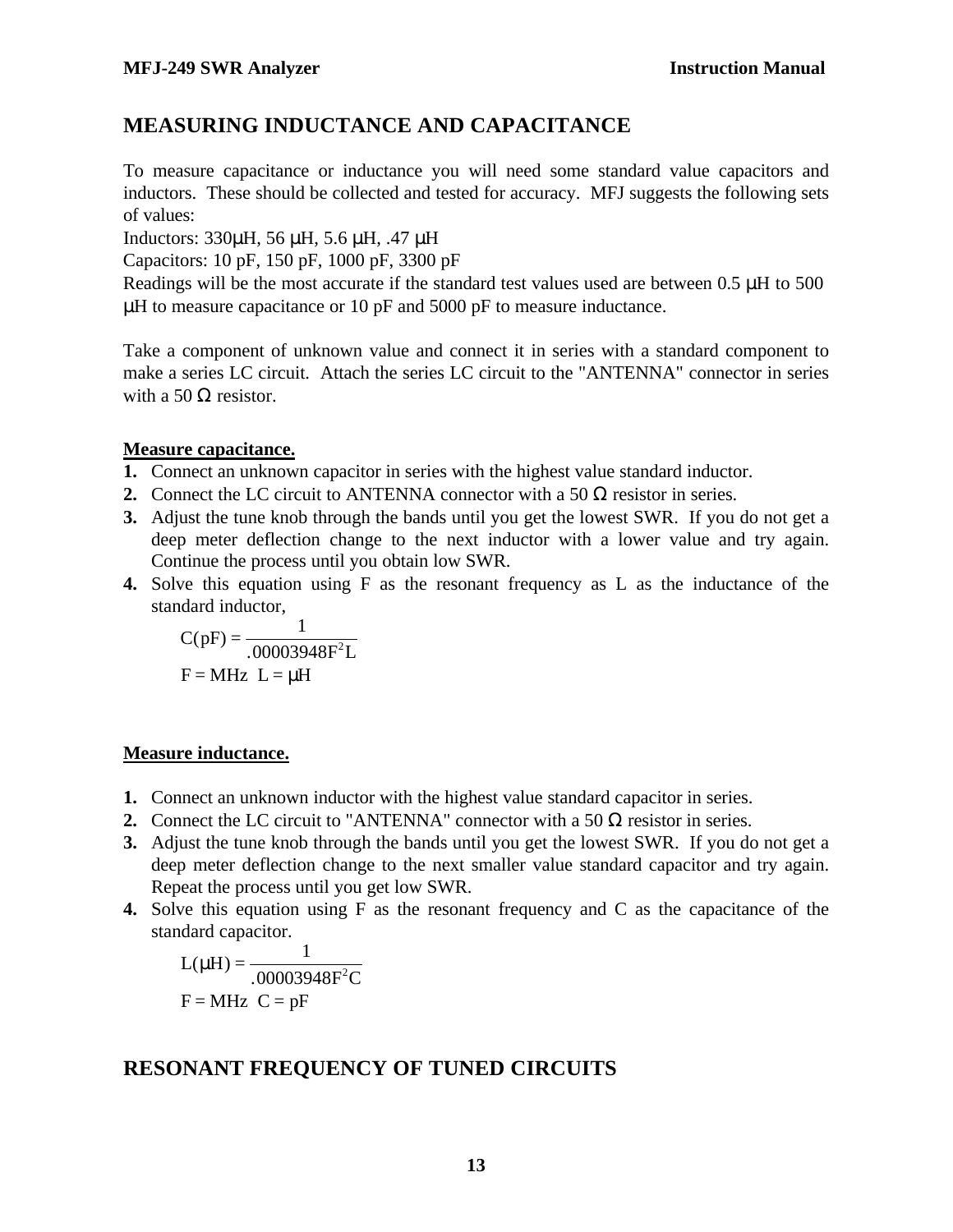The MFJ-249 can be used to measure the resonant frequency of tuned circuits by two methods. The first method involves placing a 50 ohm resistor in series with the MFJ-249 "ANTENNA" connector. The MFJ-249 connects through the resistor to the parallel tuned circuit. This circuit is for high capacitance values.

Tune the MFJ-249's frequency until the "SWR" meter reaches the highest SWR. This is the resonant frequency of the load.



For high inductance values a series LC circuit should be used to measure resonant frequency. The inductor and capacitor should be connected in series through a  $50\Omega$  low inductance carbon resistor across the "ANTENNA" connector on the MFJ-249.



Tune the MFJ-249's frequency until the "SWR" meter reaches the lowest SWR. This is the resonant frequency of the load.

An external diode detector and volt meter can also be used to measure the resonant frequency of circuits. The maximum meter reading occurs at the resonant frequency.



A second method of determining the resonant frequency is by using a small three or four link coil to magnetically couple to a tuned circuit for testing. The coil should be wound around the inductor in the tuned circuit. This magnetically couples the MFJ-249 to the resonant circuit.

The frequency of the MFJ-249 is adjusted for a dip on the "SWR" meter. The dip occurs at the approximate resonant frequency of the tuned circuit.

#### **Testing RF Chokes**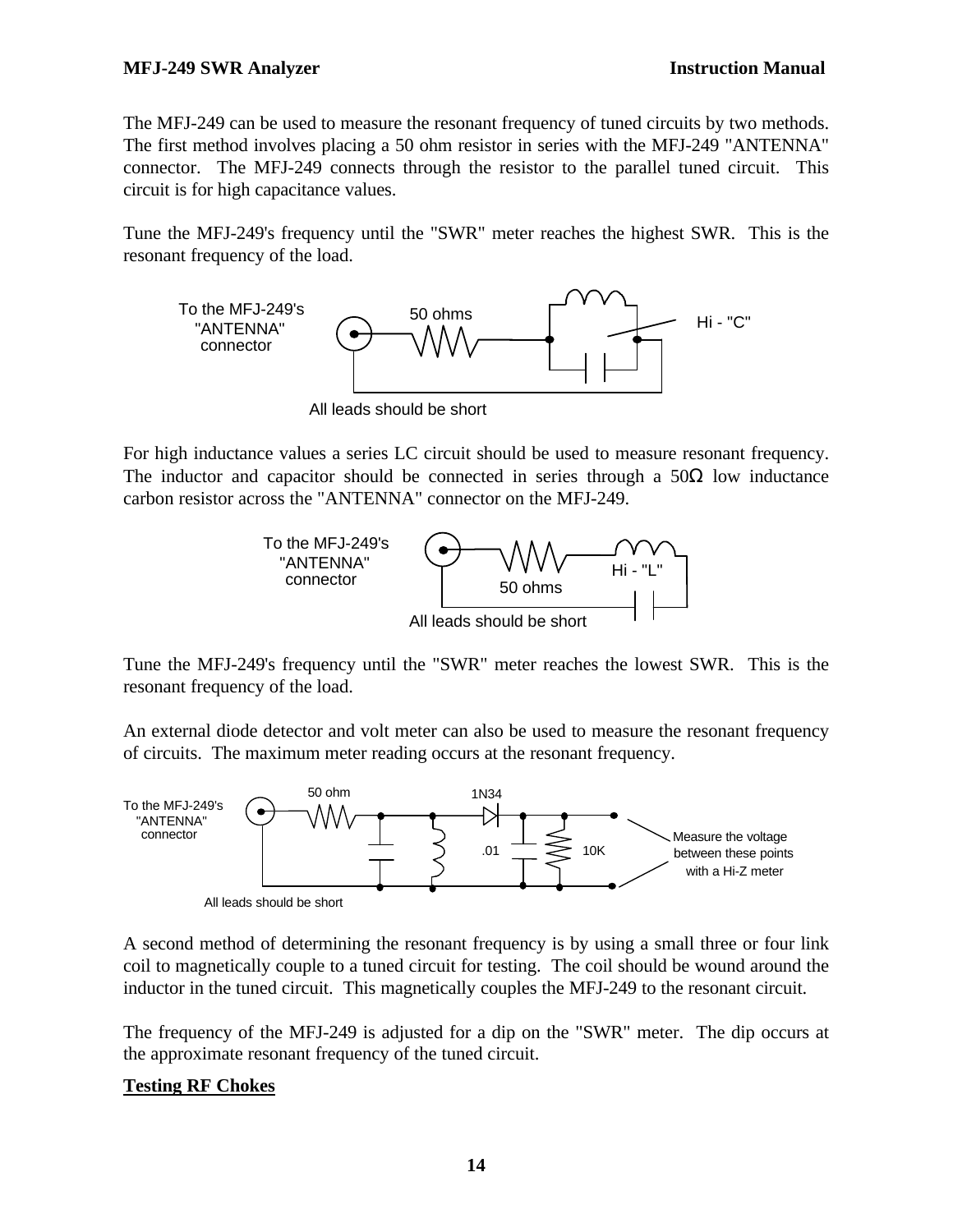Large RF chokes usually have frequencies where the distributed capacitance and inductance form a low impedance series resonance. The troublesome series resonance can be detected by slowly sweeping the frequency of the MFJ-249 over the operating range of the choke. Peaks in the voltage measured by the RF voltmeter will identify the low impedance series-resonant frequencies.



Refer to the section on measuring the inductance of RF chokes on page 13.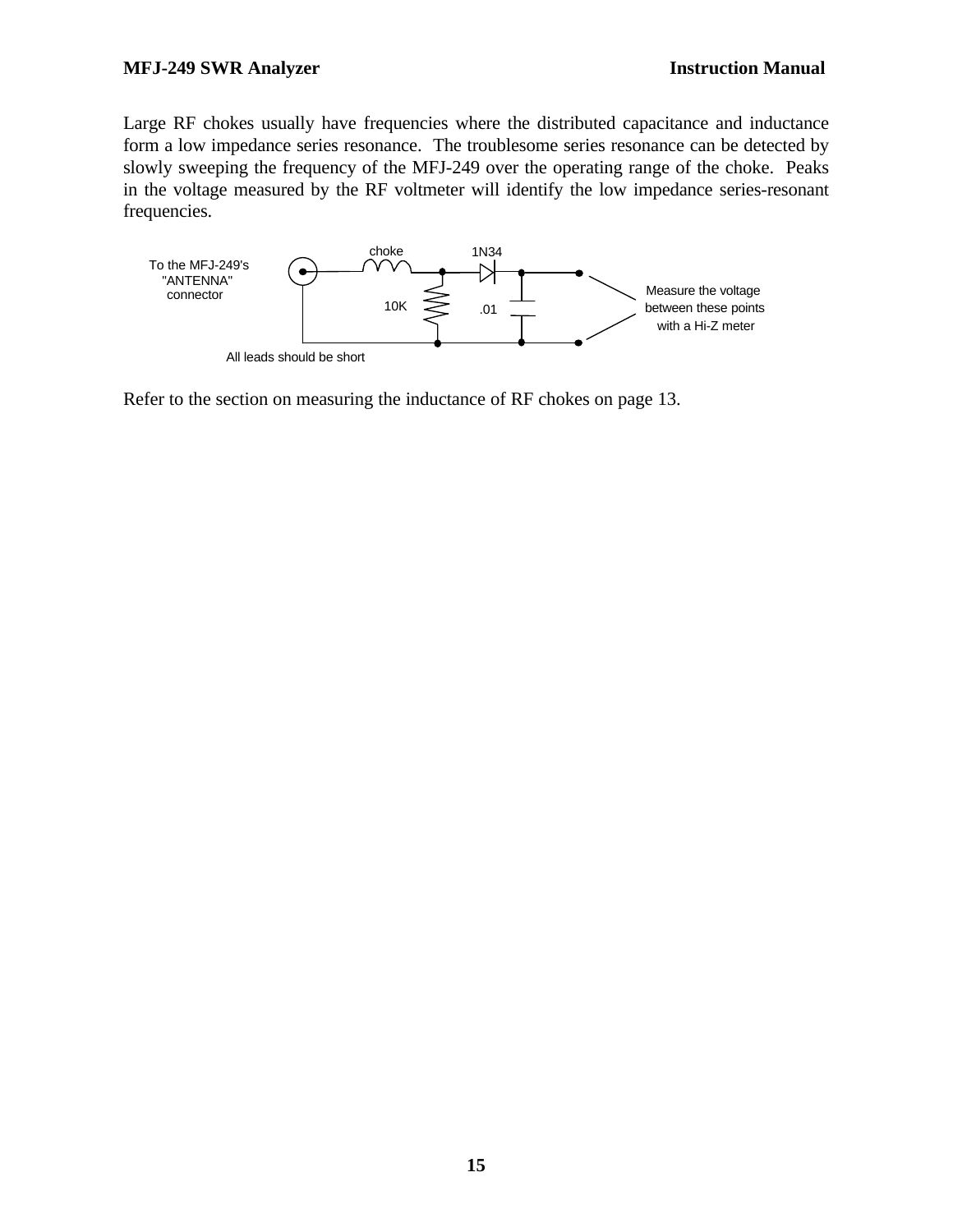# **MFJ-249 PARTS LIST**

| Part Designator                                                                                                | Description                                   | <b>MFJ Part Number</b> |
|----------------------------------------------------------------------------------------------------------------|-----------------------------------------------|------------------------|
| BH <sub>1</sub>                                                                                                | Battery, Holder, 9-v, Vertical, #80           | 730-2005               |
| BH <sub>2</sub>                                                                                                | Battery, Holder, 6-aa, Snap Connector         | 730-2362               |
| BS1                                                                                                            | Battery, Snap, 9v, 8"                         | 730-3005               |
| C1                                                                                                             | Capacitor, Disc Ceramic, 50v, 20%, 22 pF      | 200-0018               |
| C <sub>2</sub> ,C <sub>3</sub> ,C <sub>4</sub> ,C <sub>5</sub> ,C <sub>6</sub> ,C <sub>7</sub> ,C <sub>8</sub> | Capacitor, Disc Ceramic, 25/50v, 20%, .01 uF  | 200-0004               |
| C11,C13,C14,C16,C19                                                                                            | Capacitor, Disc Ceramic, 25/50v, 20%, .01 uF  | 200-0004               |
| C17, C18, C24                                                                                                  | Capacitor, Disc Ceramic, 50/100v, 20%, .1 uF  | 200-0005               |
| C20,C21,C25,C26,C27                                                                                            | Capacitor, Disc Ceramic, 25/50v, 20%, .01 uF  | 200-0004               |
| C22,C23,C32,C39                                                                                                | Capacitor, Disc Ceramic, 25/50v, 20%, .01 uF  | 200-0004               |
| C28                                                                                                            | Capacitor, Electrolytic, Radial, 25v, 100 uF  | 203-0015               |
| C29                                                                                                            | Capacitor, Disc Ceramic, 500v, 20%, 75 pF     | 200-1011               |
| C30                                                                                                            | Capacitor, Disc Ceramic, 1 KV, 20%, 470 pF    | 200-2023               |
| C31                                                                                                            | Capacitor, Disc Ceramic, 1 KV, 20%, 33 pF     | 200-2016               |
| C32                                                                                                            | Capacitor, Electrolytic, Radial, 50v, 1 uF    | 203-0006               |
| C33,C36,C10                                                                                                    | Capacitor, Disc Ceramic, 25/50v, 20%, .01 uF  | 200-0004               |
| C38                                                                                                            | Capacitor, Electrolytic, Radial, 35v, 220 uF  | 203-0019               |
| C?                                                                                                             | Cap, Air Var, 6-200pf                         | 204-5160               |
| D2,D3,D4                                                                                                       | Diode, Germanium, 1N34A                       | 300-8001               |
| FOR IC1                                                                                                        | Socket, IC, Low Profile, 14 Pin               | 625-0031               |
| FOR SW2                                                                                                        | Knob, Plastic, Push-button, .350" Dia, Red    | 760-2140               |
| IC1                                                                                                            | IC, Op-amp, Quad Op-amp, 14 Pin, LM324N       | 311-0040               |
| IC2                                                                                                            | Voltage Regulator, To-220, +5 Volts, 7805t    | 307-1011               |
| J1                                                                                                             | Connector, HF, 4-hole Mount, So-239           | 610-2005               |
| J1                                                                                                             | Jack, 2.1 Mm, PCB, Dc Coaxial Jack            | 601-6021               |
| J2                                                                                                             | Connector, BNC, Chassis Mt., Female           | 610-1016               |
| J2                                                                                                             | Connector, Header, Straight, .1, .375", 3 Pos | 612-0103               |
| J3                                                                                                             | Connector, Socket, .1, .75", Dual Row, 7 Pos  | 612-3307               |
| JMP1-JMP4                                                                                                      | Wire, Jumper, $1/4$ "-2"                      | 870-5000               |
| KN1                                                                                                            | Knob, 1/4" Shaft, .75 X .75, PKA 50b Knob     | 760-0033               |
| L1                                                                                                             | Inductor, Var., PCM, 10 K, 4087, 66uH         | 402-3421               |
| L2                                                                                                             | Inductor, Xformer, Blue, 10-406/9441, 7.8 uH  | 402-3406               |
| L3                                                                                                             | Inductor, Xformer, Red, 10-402/9449, 1.8 uH   | 402-3402               |
| L4                                                                                                             | Inductor, MC120 W/o Case, Green, .211 uH      | 402-2728               |
| L7                                                                                                             | Hardware, PCB, Pick-up Coil, #61 Pre-wound    | 10-01003               |
| M1                                                                                                             | Meter, 1.5", 100 uA, SWR Meter                | 400-0035               |
| MOD1                                                                                                           | Counter Module, LCD                           | $50 - 247 - 3$         |
| Q1, Q2, Q4                                                                                                     | Transistor, Fet, To-92, Siliconix, J310       | 305-6310               |
| Q <sub>3</sub>                                                                                                 | Transistor, Fet, Switching, VN10KM            | 305-6005               |
| Q <sub>5</sub>                                                                                                 | Transistor, HF Wide Band, NPN, 2N5109         | 305-0017               |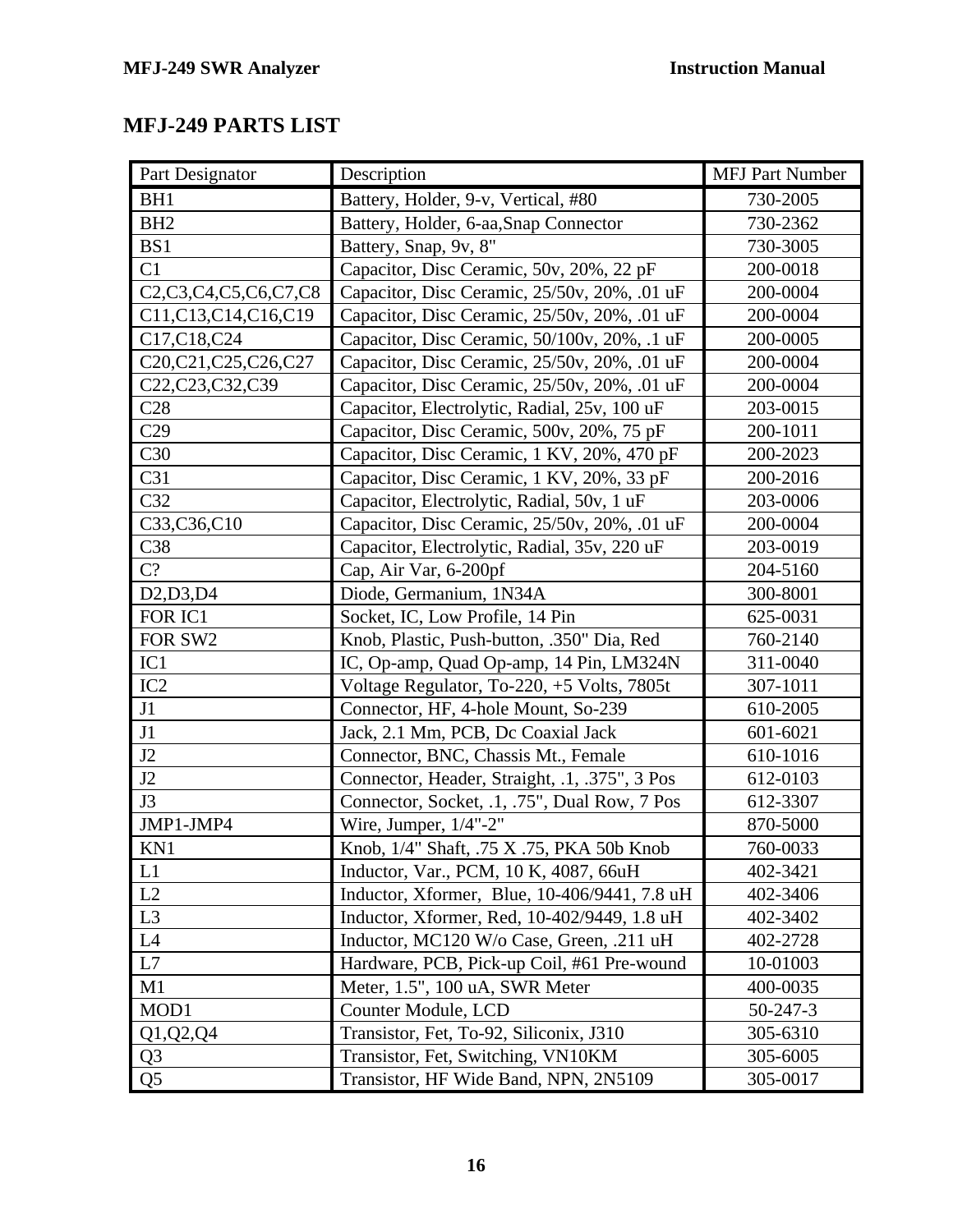| Part Designator                                                       | Description                                  | <b>MFJ Part Number</b> |
|-----------------------------------------------------------------------|----------------------------------------------|------------------------|
| R1                                                                    | Resistor, 1/4 Watt, 5%, Film, 18 Ohm         | 100-1180               |
| R <sub>2</sub> , R <sub>21</sub> , R <sub>22</sub>                    | Resistor, 1/4 Watt, 5%, Film, 1M Ohm         | 100-6100               |
| <b>R3,R8</b>                                                          | Resistor, 1/4 Watt, 5%, Film, 100 Ohm        | 100-2100               |
| R <sub>4</sub> ,R <sub>7</sub>                                        | Resistor, 1/4 Watt, 5%, Film, 10 Ohm         | 100-1100               |
| R5, R6                                                                | Resistor, 1/4 Watt, 5%, Film, 1.0k Ohm       | 100-3100               |
| R9                                                                    | Resistor, 1/4 Watt, 5%, Film, 100k Ohm       | 100-5100               |
| R10                                                                   | Resistor, 1/4 Watt, 5%, Film, 39k Ohm        | 100-4390               |
| R <sub>15</sub> , R <sub>24</sub> , R <sub>29</sub> , R <sub>30</sub> | Resistor, 1/4 Watt, 5%, Film, 10.0k Ohm      | 100-4100               |
| R <sub>17</sub> ,R <sub>32</sub>                                      | Resistor, Trimpot, Sub. Horz., 10 K          | 133-4100               |
| <b>R18</b>                                                            | Resistor, Trimpot, Sub. Horz., 100 K         | 133-5100               |
| R <sub>26</sub> , R <sub>27</sub> , R <sub>28</sub>                   | Resistor, 1/8 Watt, 1%, 49.9 Ohm             | 102-1499               |
| <b>R33</b>                                                            | Resistor, 1/4 Watt, 5%, Film, 620 Ohm        | 100-2620               |
| SW1                                                                   | Switch, Rotary, PCB, Horiz, 2p6p             | 500-1565               |
| SW <sub>2</sub>                                                       | Switch, Push-button, PC, .5 A, 125 Vac, 2p2p | 504-0022               |
| SW <sub>3</sub>                                                       | Switch, Push Button, 3 Amp, Spst(n.o.)mem    | 504-1003               |

### **TECHNICAL ASSISTANCE**

If you have any problem with this unit first check the appropriate section of this manual. If the manual does not reference your problem or your problem is not solved by following the manual you may call MFJ toll-free at 1-800-647-TECH (8324) or FAX to 601-323-6551, or TELEX 53 4590 MFJ STKV. Outside of the continental U.S.A. 601-323-5869. You will be best served if you have your unit, manual and all information on your station handy so you can answer any questions the technicians may ask.

You can also send questions to MFJ Enterprises, INC., P.O. Box 494, Mississippi State, MS 39762. Send a complete description of your problem, an explanation of exactly how you are using your unit and a complete description of your station.